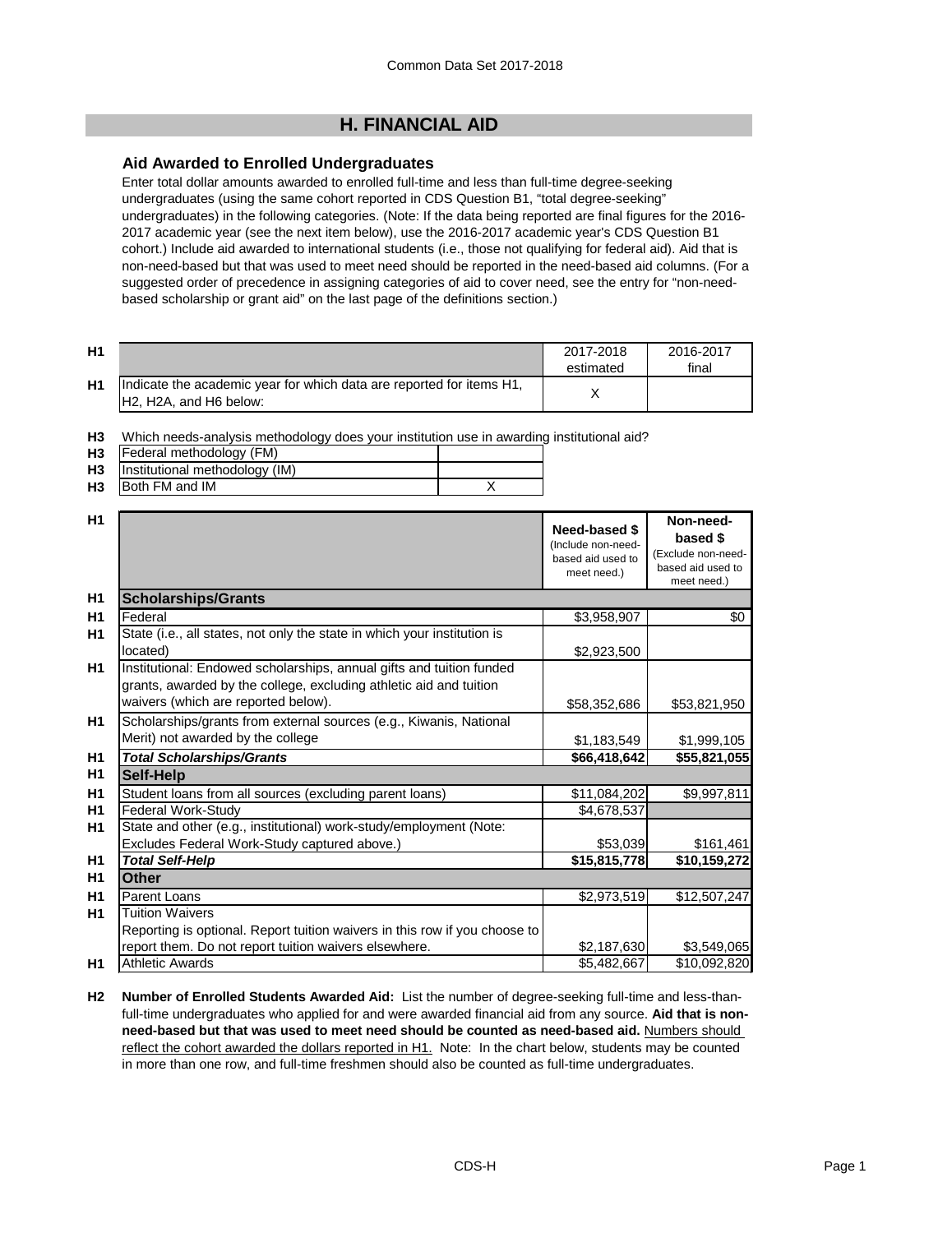| H <sub>2</sub> |              |                                                                                                                                                                                                                                                                                              | <b>First-time</b>                   | <b>Full-time</b>                | <b>Less Than</b>                  |
|----------------|--------------|----------------------------------------------------------------------------------------------------------------------------------------------------------------------------------------------------------------------------------------------------------------------------------------------|-------------------------------------|---------------------------------|-----------------------------------|
|                |              |                                                                                                                                                                                                                                                                                              | <b>Full-time</b><br><b>Freshmen</b> | Undergraduate<br>(Incl. Fresh.) | <b>Full-time</b><br>Undergraduate |
| H <sub>2</sub> |              | a) Number of degree-seeking undergraduate students<br>(CDS Item B1 if reporting on Fall 2016 cohort)                                                                                                                                                                                         | 1421                                | 6235                            | 192                               |
| H <sub>2</sub> |              | b) Number of students in line a who applied for need-<br>based financial aid                                                                                                                                                                                                                 | 729                                 | 2442                            | 47                                |
| H <sub>2</sub> |              | c) Number of students in line <b>b</b> who were determined to<br>have financial need                                                                                                                                                                                                         | 488                                 | 1981                            | 39                                |
| H <sub>2</sub> |              | d) Number of students in line c who were awarded any<br>financial aid                                                                                                                                                                                                                        | 486                                 | 1963                            | 36                                |
| H <sub>2</sub> |              | e) Number of students in line <b>d</b> who were awarded any<br>need-based scholarship or grant aid                                                                                                                                                                                           | 300                                 | 1440                            | 26                                |
| H <sub>2</sub> | f            | Number of students in line d who were awarded any<br>need-based self-help aid                                                                                                                                                                                                                | 346                                 | 1556                            | 29                                |
| H <sub>2</sub> |              | g) Number of students in line <b>d</b> who were awarded any<br>non-need-based scholarship or grant aid                                                                                                                                                                                       | 374                                 | 1366                            | $12 \overline{ }$                 |
| H <sub>2</sub> |              | h) Number of students in line <b>d</b> whose need was fully met<br>(exclude PLUS loans, unsubsidized loans, and private<br>alternative loans)                                                                                                                                                | 239                                 | 735                             | $\overline{7}$                    |
| H <sub>2</sub> | li)          | On average, the percentage of need that was met of<br>students who were awarded any need-based aid.<br>Exclude any aid that was awarded in excess of need<br>as well as any resources that were awarded to replace<br>EFC (PLUS loans, unsubsidized loans, and private<br>alternative loans) | 87.4%                               | 86.7%                           | 78.0%                             |
| H <sub>2</sub> | li)          | The average financial aid package of those in line d.<br>Exclude any resources that were awarded to replace<br>EFC (PLUS loans, unsubsidized loans, and private<br>alternative loans)                                                                                                        | 43,715<br>\$                        | \$44,049                        | 20,852<br>\$                      |
| H <sub>2</sub> | $\mathsf{k}$ | Average need-based scholarship and grant award of<br>those in line e                                                                                                                                                                                                                         | \$19,090                            | \$22,487                        | \$14,467                          |
| H <sub>2</sub> | II)          | Average need-based self-help award (excluding PLUS<br>loans, unsubsidized loans, and private alternative<br>loans) of those in line f                                                                                                                                                        | \$6,746                             | \$7,432                         | \$5,761                           |
| H <sub>2</sub> |              | m) Average need-based loan (excluding PLUS loans,<br>unsubsidized loans, and private alternative loans) of<br>those in line f who were awarded a need-based loan                                                                                                                             | 3,373<br>\$                         | 4,343<br>\$                     | \$3,317                           |

**H2A Number of Enrolled Students Awarded Non-need-based Scholarships and Grants**: List the number of degree-seeking full-time and less-than-full-time undergraduates who had no financial need and who were awarded institutional non-need-based scholarship or grant aid. Numbers should reflect the cohort awarded the dollars reported in H1. Note: In the chart below, students may be counted in more than one row, and full-time freshmen should also be counted as full-time undergraduates.

| H2A               |                                                                                                                                                                                                                  | <b>First-time</b><br><b>Full-time</b><br><b>Freshmen</b> | <b>Full-time</b><br>Undergrad<br>(Incl. Fresh.) | <b>Less Than</b><br><b>Full-time</b><br><b>Undergrad</b> |
|-------------------|------------------------------------------------------------------------------------------------------------------------------------------------------------------------------------------------------------------|----------------------------------------------------------|-------------------------------------------------|----------------------------------------------------------|
| $H2A \mid n$      | Number of students in line a who had no financial need<br>and who were awarded institutional non-need-based<br>scholarship or grant aid (exclude those who were<br>awarded athletic awards and tuition benefits) | 579                                                      | 2319                                            | 24                                                       |
|                   | H2A (o) Average dollar amount of institutional non-need-based<br>scholarship and grant aid awarded to students in line n                                                                                         | \$27,407                                                 | 25,304<br>\$                                    | \$.<br>12,236                                            |
|                   | H2A (p) Number of students in line a who were awarded an<br>institutional non-need-based athletic scholarship or<br>grant                                                                                        | 60                                                       | 277                                             | 3                                                        |
| $H2A$ $ q\rangle$ | Average dollar amount of institutional non-need-based<br>athletic scholarships and grants awarded to students in<br>line <b>p</b>                                                                                | \$.<br>58,603                                            | 56,042<br>\$                                    | \$<br>17,323                                             |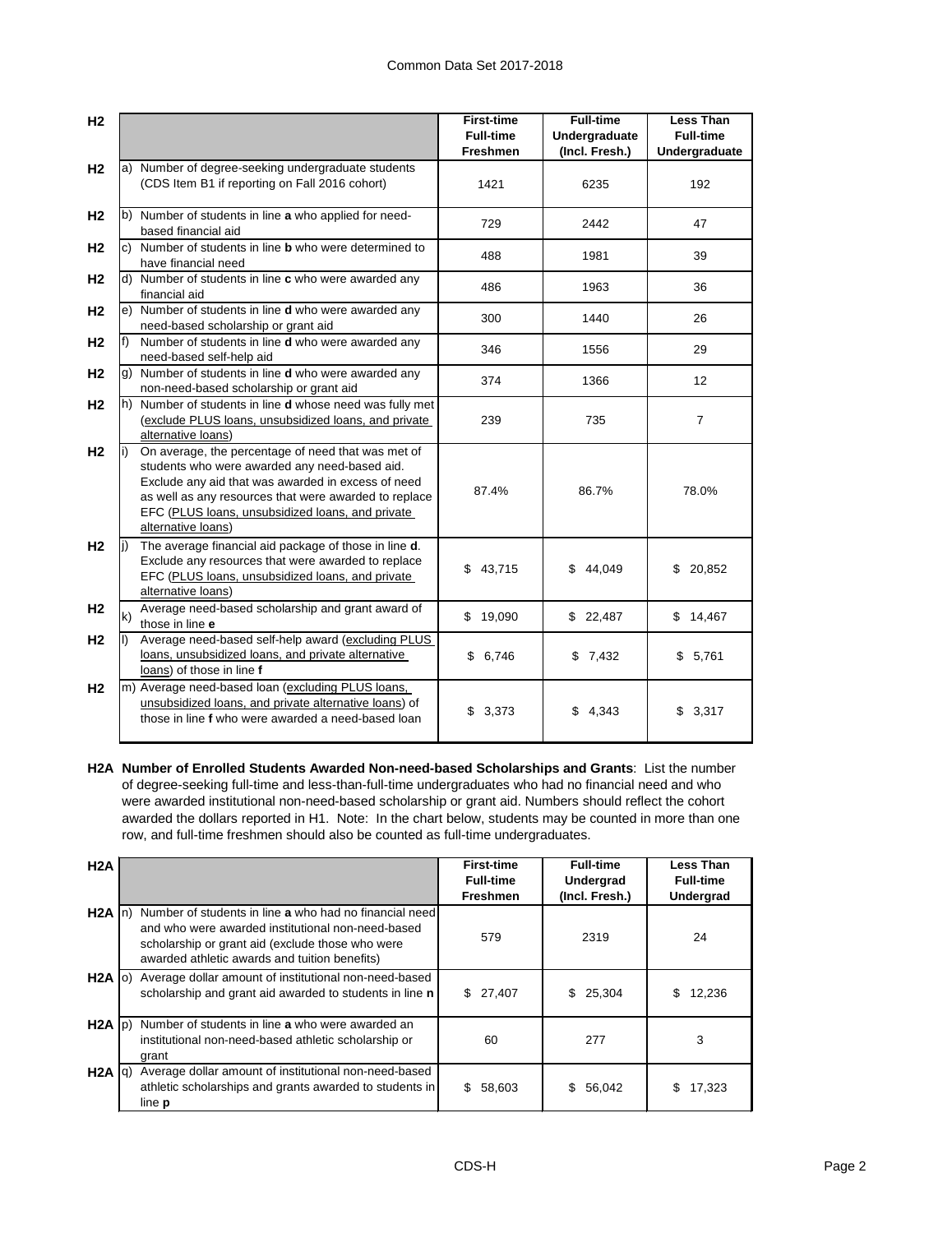**H3** Incorporated into H1 above.

**H4**

**H5**

**H5**

Include: \* 2017 undergraduate class: all students who started at your institution as first- time students and received a bachelor's degree between July 1, 2016 and June 30, 2017. \* only loans made to students who borrowed while enrolled at your institution. \* co-signed loans. Exclude: \* students who transferred in. \* money borrowed at other institutions. \* parent loans \* students who did not graduate or who graduated with another degree or certificate (but no bachelor's degree) **1185** a) Any loan program: Federal Perkins, Federal Stafford Subsidized and Unsubsidized, institutional, state, private loans that your institution is aware of, etc. Include both Federal Direct Student Loans and Federal Family Education Loans. 421 35.53% \$32,468 b) Federal loan programs: Federal Perkins, Federal Stafford Subsidized and Unsubsidized. Include both Federal Direct Student Loans and Federal Family Education Loans. 396 33.42% \$19,443 c) Institutional loan programs.  $\begin{array}{ccc} \hline \text{50} & 4.22\% \\ \hline \end{array}$  \$5,435 d) State loan programs. 29 2.45%  $\left| \right|$  \$40,134 **Note:** These are the graduates and loan types to include and exclude in order to fill out CDS H4 and H5. Provide the number of students in the 2017 undergraduate class who started at your institution as first-time students and received a bachelor's degree between July 1, 2016 and June 30, 2017. Exclude students who transferred into your institution Number and percent of students in class (defined in H4 above) borrowing from federal, non-federal, and any loan sources, and the average (or mean) amount borrowed. NOTE: The "Average per-undergraduate-borrower cumulative principal borrowed," is designed to provide better information about student borrowing from federal and nonfederal (institutional, state, commercial) sources. The numbers, percentages, and averages for each row should be based only on the loan source specified for the particular row. For example, the federal loans average (row b) should only be the cumulative average of federal loans and the private loans average (row e) should only be the cumulative average of private loans. **Source/Type of Loan Number in the class (defined in H4 above) who borrowed from the types of loans specified in the first column Percent of the class (defined above) who borrowed from the types of loans specified in the first column (nearest 1%) Average perundergraduateborrower cumulative principal borrowed from the types of loans specified in the first column (nearest \$1)**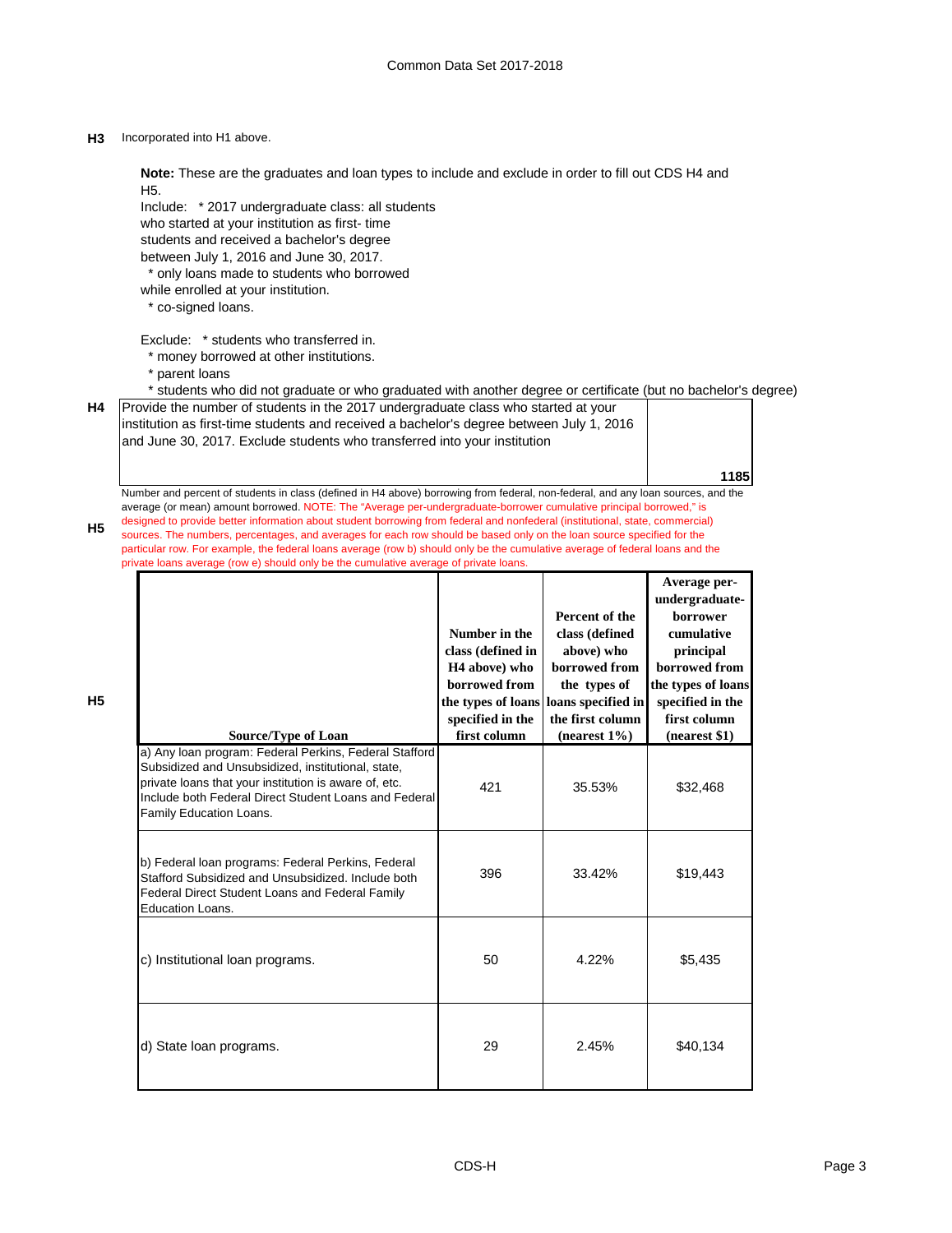| e) Private student loans made by a bank or<br>lender. | 83 | 7.00% | \$54,213 |  |
|-------------------------------------------------------|----|-------|----------|--|
|-------------------------------------------------------|----|-------|----------|--|

# **Aid to Undergraduate Degree-seeking Nonresident Aliens** (Note: Report numbers and

dollar amounts for the same academic year checked in item H1.)

**H6** Indicate your institution's policy regarding institutional scholarship and grant aid for undergraduate degreeseeking nonresident aliens:

| H <sub>6</sub> | Institutional need-based scholarship or grant aid is available          |  |
|----------------|-------------------------------------------------------------------------|--|
|                | H6   Institutional non-need-based scholarship or grant aid is available |  |
| <b>H6</b>      | Institutional scholarship or grant aid is not available                 |  |

| H <sub>6</sub> | If institutional financial aid is available for undergraduate degree-seeking nonresident<br>aliens, provide the number of undergraduate degree-seeking nonresident aliens who |             |
|----------------|-------------------------------------------------------------------------------------------------------------------------------------------------------------------------------|-------------|
|                | were awarded need-based or non-need-based aid:                                                                                                                                | 230         |
|                |                                                                                                                                                                               |             |
| H <sub>6</sub> | Average dollar amount of institutional financial aid awarded to undergraduate degree-                                                                                         |             |
|                | seeking nonresident aliens:                                                                                                                                                   | \$27,296    |
|                |                                                                                                                                                                               |             |
| H <sub>6</sub> | Total dollar amount of institutional financial aid awarded to undergraduate degree-                                                                                           |             |
|                | seeking nonresident aliens:                                                                                                                                                   | \$6,278,097 |

**H7** Check off all financial aid forms nonresident alien first-year financial aid applicants must submit:

| <b>H7</b> | Institution's own financial aid form              |  |  |  |
|-----------|---------------------------------------------------|--|--|--|
| <b>H7</b> | <b>ICSS/Financial Aid PROFILE</b>                 |  |  |  |
| <b>H7</b> | International Student's Financial Aid Application |  |  |  |
| <b>H7</b> | International Student's Certification of Finances |  |  |  |
| <b>H7</b> | Other (specify):                                  |  |  |  |
|           |                                                   |  |  |  |

## **Process for First-Year/Freshman Students**

**H8** Check off all financial aid forms domestic first-year (freshman) financial aid applicants must submit:

| H <sub>8</sub> | <b>FAFSA</b>                         |  |
|----------------|--------------------------------------|--|
| H <sub>8</sub> | Institution's own financial aid form |  |
| H <sub>8</sub> | <b>CSS/Financial Aid PROFILE</b>     |  |
| H <sub>8</sub> | State aid form                       |  |
| H <sub>8</sub> | Noncustodial PROFILE                 |  |
| H <sub>8</sub> | Business/Farm Supplement             |  |
| H <sub>8</sub> | Other (specify):                     |  |
|                |                                      |  |

| H <sub>9</sub> |  |  | Indicate filing dates for first-year (freshman) students: |  |
|----------------|--|--|-----------------------------------------------------------|--|
|----------------|--|--|-----------------------------------------------------------|--|

| H9        | Priority date for filing required financial aid forms:             | 11/1 |
|-----------|--------------------------------------------------------------------|------|
| H9        | Deadline for filing required financial aid forms:                  |      |
| <b>H9</b> | No deadline for filing required forms (applications processed on a |      |
|           | rolling basis):                                                    |      |
|           |                                                                    |      |

**H10** Indicate notification dates for first-year (freshman) students (answer a or b):

|                 | <b>H10</b> a) Students notified on or about (date): | 1/20 |    |
|-----------------|-----------------------------------------------------|------|----|
| H <sub>10</sub> |                                                     | Yes  | Nο |
|                 | H10 (b) Students notified on a rolling basis:       |      |    |
| H <sub>10</sub> | If yes, starting date:                              |      |    |

**H11** Indicate reply dates: